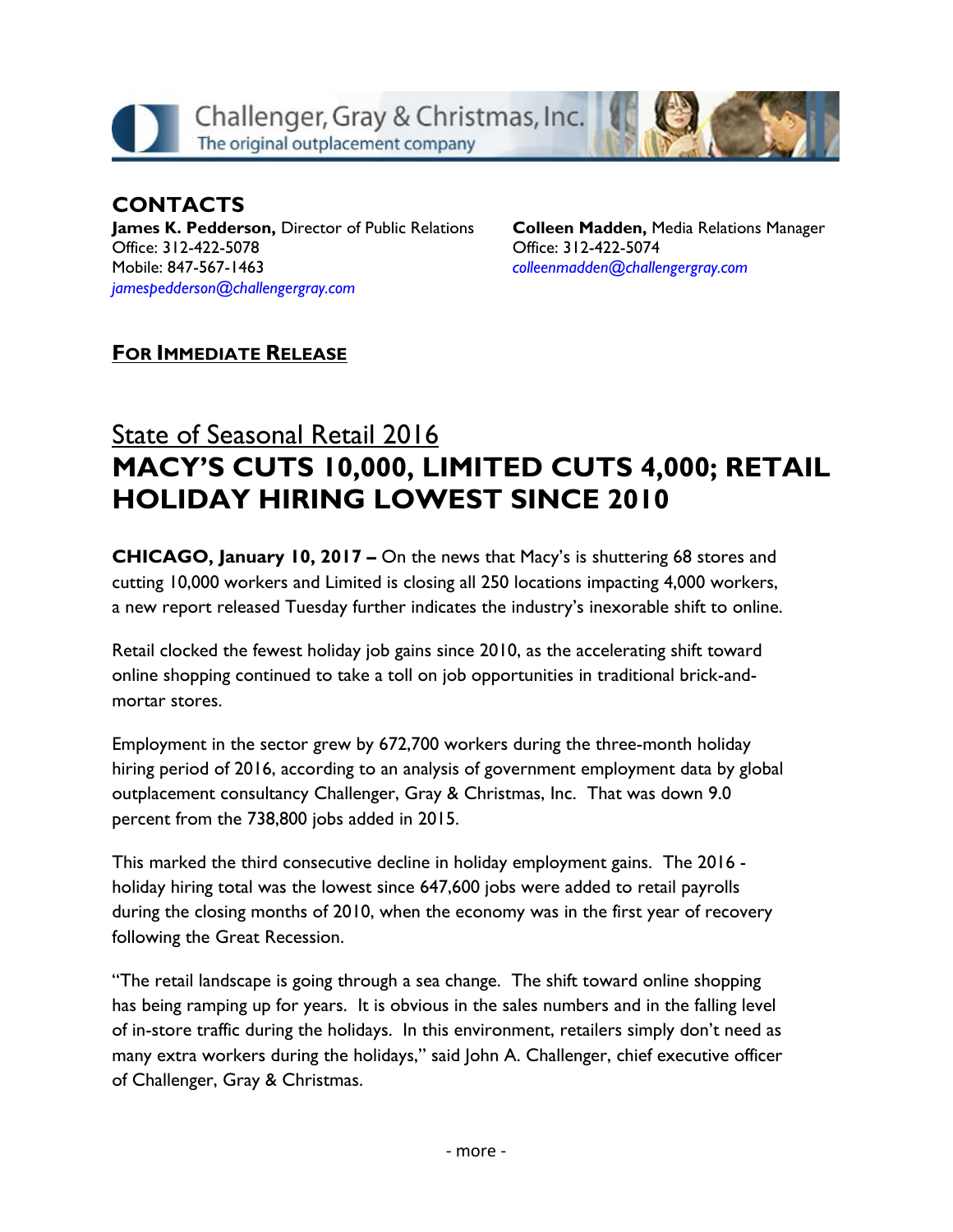Indeed, US-based retailers have announced 125,182 job cuts in the last two years alone, according to Challenger tracking, many from major brands closing brick-and-mortar locations and eliminating in-store staff.

According to statistics from the National Retail Federation online shoppers outnumbered in-store shoppers by about 10 million during the crucial Thanksgiving/Black Friday holiday weekend.

Further evidence of the shift toward online shopping could be seen in the Federation's holiday sales projections. While it forecast year-over-year sales gains of 3.6 percent for the overall sector, the projected growth rate for online sales only was more than twice that pace, at 7 to 10 percent.

As more shoppers move online, the availability of seasonal employment, while reduced, will never fade entirely. However, the change is forcing job seekers to look in new places, according to Challenger.

Over the last three years, fourth-quarter employment gains in transportation and warehousing averaged 218,000, according to data from the Bureau of Labor Statistics. That is up from an average of 137,000 from 2011 through 2013.

# # #